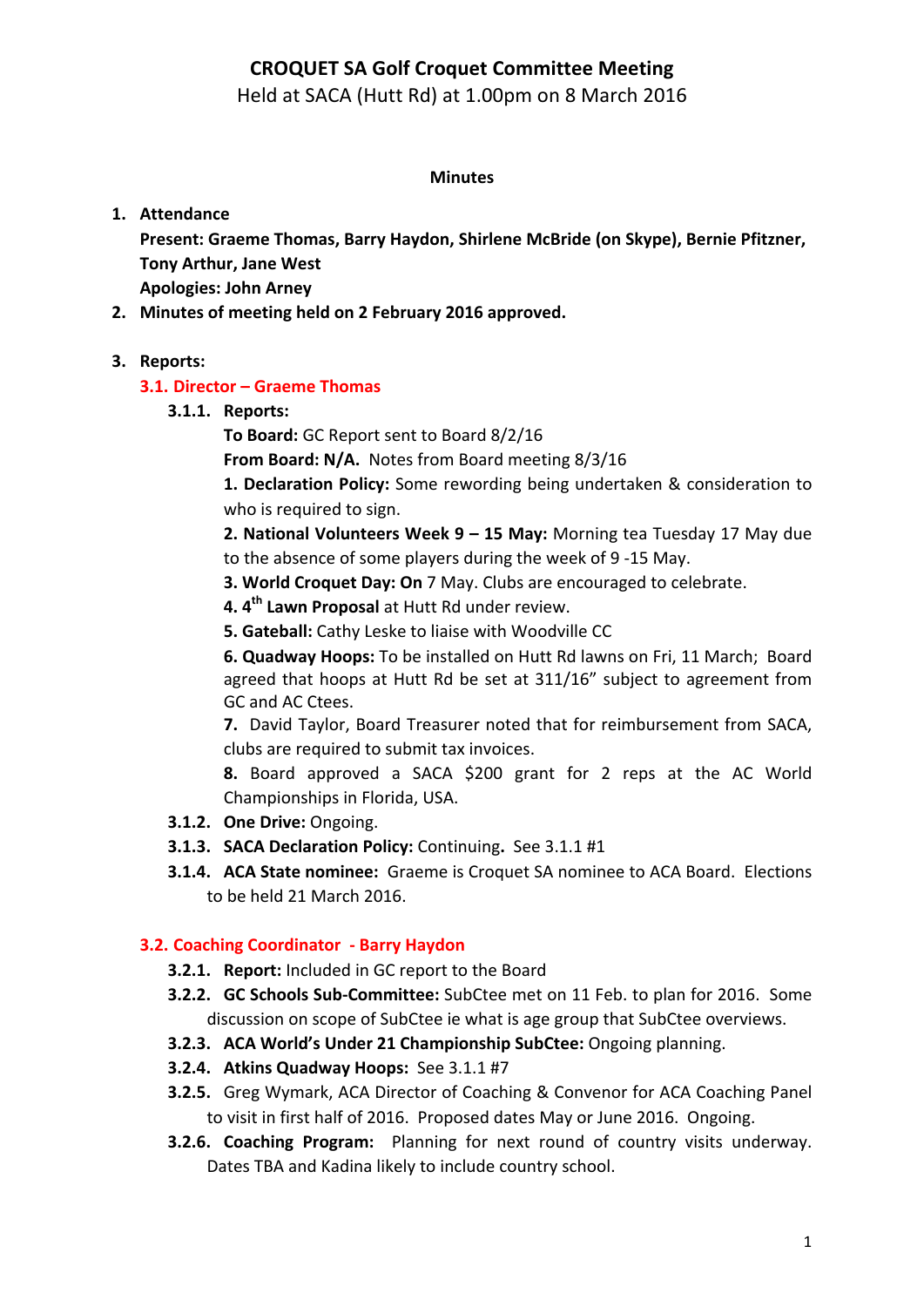# **CROQUET SA Golf Croquet Committee Meeting**

Held at SACA (Hutt Rd) at 1.00pm on 8 March 2016

- **3.2.7.** Development Squad: Further activities being considered.
- **3.2.8. Gateball:** See 3.1.1
- **3.2.9. Elite Coaching Seminar:** Email distributed 29/1/16

### **3.3. Events & Programming – Shirlene McBride**

- **3.3.1. Report:** Included in GC Report to the Board.
- **3.3.2. President's Trophy:** Held January long weekend at SACA.
- **3.3.3. Duration of Matches:** Saturday Pennants: Time issues discussed.
- **3.3.4. Team Names:** An email querying club team names was received 14/2/16. The Ctee recommended that all team names start with the name of the club followed by a preferred team name if desired.
- **3.3.5. EFT Payments: \*\*\* Action** Graeme to clarify with Board re process.
- **3.3.6. Fleurieu Pennants:** Bernie Pfitzner volunteered to manage this program for rest of season. Participating clubs for this season  $-$  Victor Harbor, Mt Barker and Aldinga. Murray Bridge has withdrawn.
- **3.3.7. Country Week:** 21 28 May Judy Stewart emailed Bernie re Country Week.
	- \*\*\* Action: 1. Bernie to approach possible organisers.
		- 2. Shirlene to source documents of previous events.
		- 3. Graeme: GC Ctee recommendation that GC events be played from Wed - Saturday. Graeme to advice Eileen.

### **Events**

- **3.3.8. Bronze Medal:** Held 7/2/16. Congratulations to winner, Julie Weaver, Hyde Park and runner-up Heath Jackson, Hyde Park.
- **3.3.9. Silver Medal:** Held 28/2/16. Congratulations to winner, Bernie Viklund, West Lakes and runner-up, Kim Millhouse, Millswood.
- **3.3.10. Gold Medal:** Qualifying and Medal to be held from  $11/3 14/3$ . 15 entrants as of 8/3/16.

### **3.4. Handicapping Coordinator: Tony Arthur**

- **3.4.1. Report:** Included in GC Report to the Board.
- **3.4.2. Handicapping:** Implications of New English Handicapping System discussed.

### **3.5. Refereeing Coordinator: Bernie Pfitzner**

- **3.5.1. Report:** Included in GC Report to the Board.
- **3.5.2. Referee Sub-Ctee:** To be held on Wed 16 March
- **3.5.3. Referee Activites:** 2 referees for Gold Medal. Referees have assisted in GC Sunday Singles  $(8 + 8 + 3)$ , Bronze Medal & Silver Medal.
- **3.5.4. New official rulings:** As of 1 January 2016, the WCF has included four new GC Official Rulings (available on WCF & ACA websites) to the GC Rules.